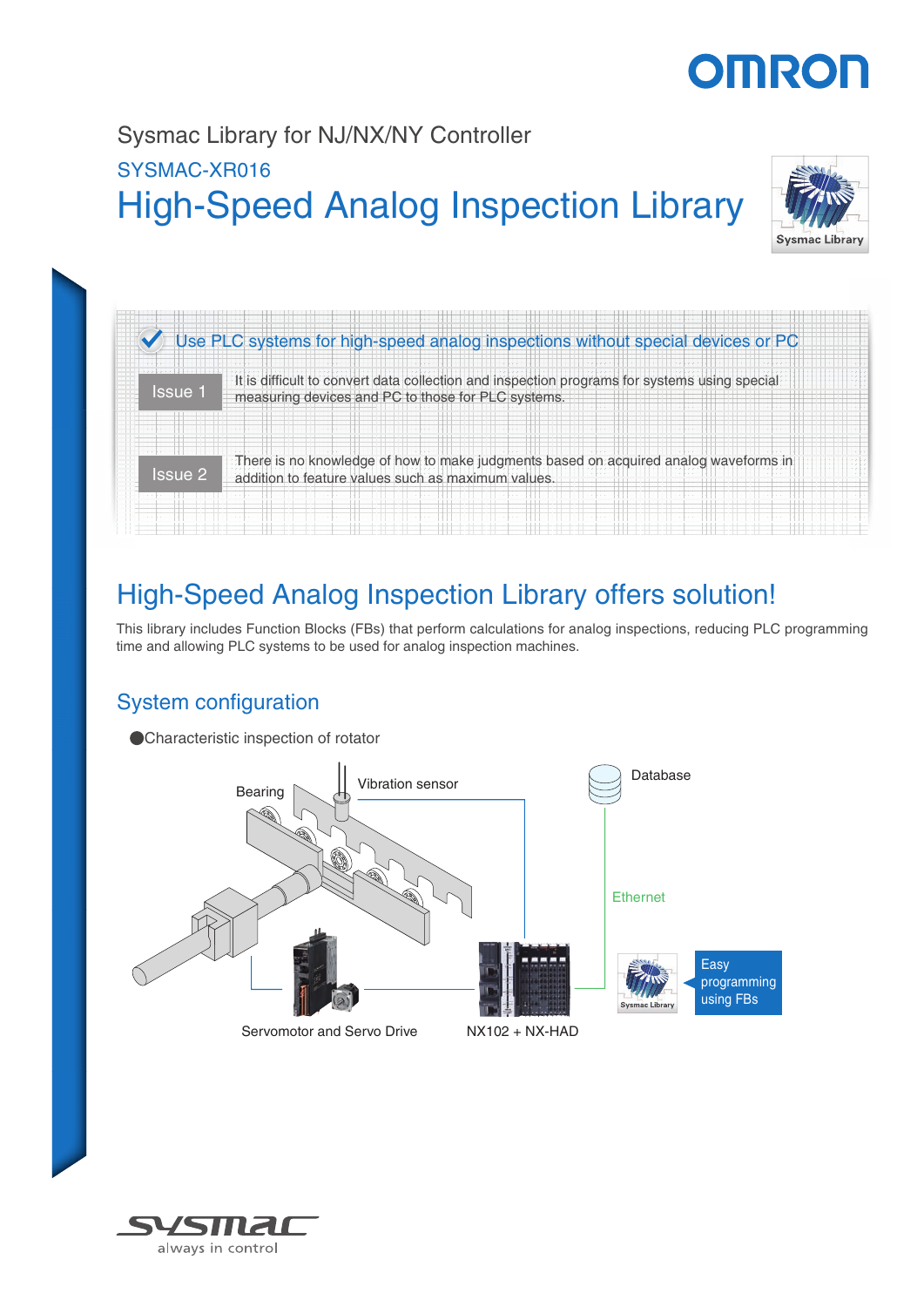FBs in the High-Speed Analog Inspection Library reduce programming time and allow PLC systems to be used for analog inspection machines



| TimeStamp |              | CH <sub>1</sub> |           | CH <sub>2</sub> | CH <sub>3</sub> |                      |               |  |
|-----------|--------------|-----------------|-----------|-----------------|-----------------|----------------------|---------------|--|
|           | 375539985418 | o               | 24        | 36              |                 |                      |               |  |
|           | 375540005418 | 20              | 21        | 14              |                 | 0                    | Measured data |  |
|           | 375540025418 | 40              | 30        | 34              |                 | 10                   |               |  |
|           | 375540045418 | 60              | 12        | 8               |                 | -4                   |               |  |
|           | 375540065418 | 80              | 8         | 0               |                 | $-6$                 |               |  |
|           | 375540085418 | 100             |           | 18              |                 | $-3$                 |               |  |
|           | 375540105418 | 120             | 0         | 30              |                 | $\cdot$ <sub>2</sub> |               |  |
|           | 375540125418 | 140             |           | 35              |                 | 6                    |               |  |
|           | 375540145418 | 160             |           | 13              |                 | 4                    |               |  |
|           | 375540165418 | 180             | -6        | 23              |                 |                      |               |  |
|           | 375540185418 | 200             | $\cdot$ 1 | 18              |                 | 9                    |               |  |
|           | 375540205418 | 220             | $-10$     | $\overline{2}$  |                 | $\cdot$ 1            |               |  |
|           | 375540225418 | 240             | $-12$     | 13              |                 | $\ddot{\textbf{3}}$  |               |  |
|           | 375540245418 | 260             | $-8$      | 30              |                 | 0                    |               |  |
|           |              |                 |           |                 |                 |                      |               |  |



<Machine condition inspection> In order to perform predictive maintenance of a machine, all control data is acquired, and data during normal operation is compared with data during abnormal operation.

### Calculate: Feature Values Calculation FB

Calculates not only maximum values, minimum values, and other feature values but also standard deviations used for analog inspections.





<Characteristic inspection of rotator> Rotators (e.g., motors and bearings) are inspected whether future values including maximum and minimum rotation speeds satisfy the specifications.

#### Judge: Upper and Lower Limit Test FB

Checks whether measured values are within the allowable range of the test standard data. The measurement data of good products can be set as test standard data, and the allowable range can be set as desired.





<Welding quality inspection> Welding voltage and current values are measured, and the waveforms are monitored to check if welding failure occurred.